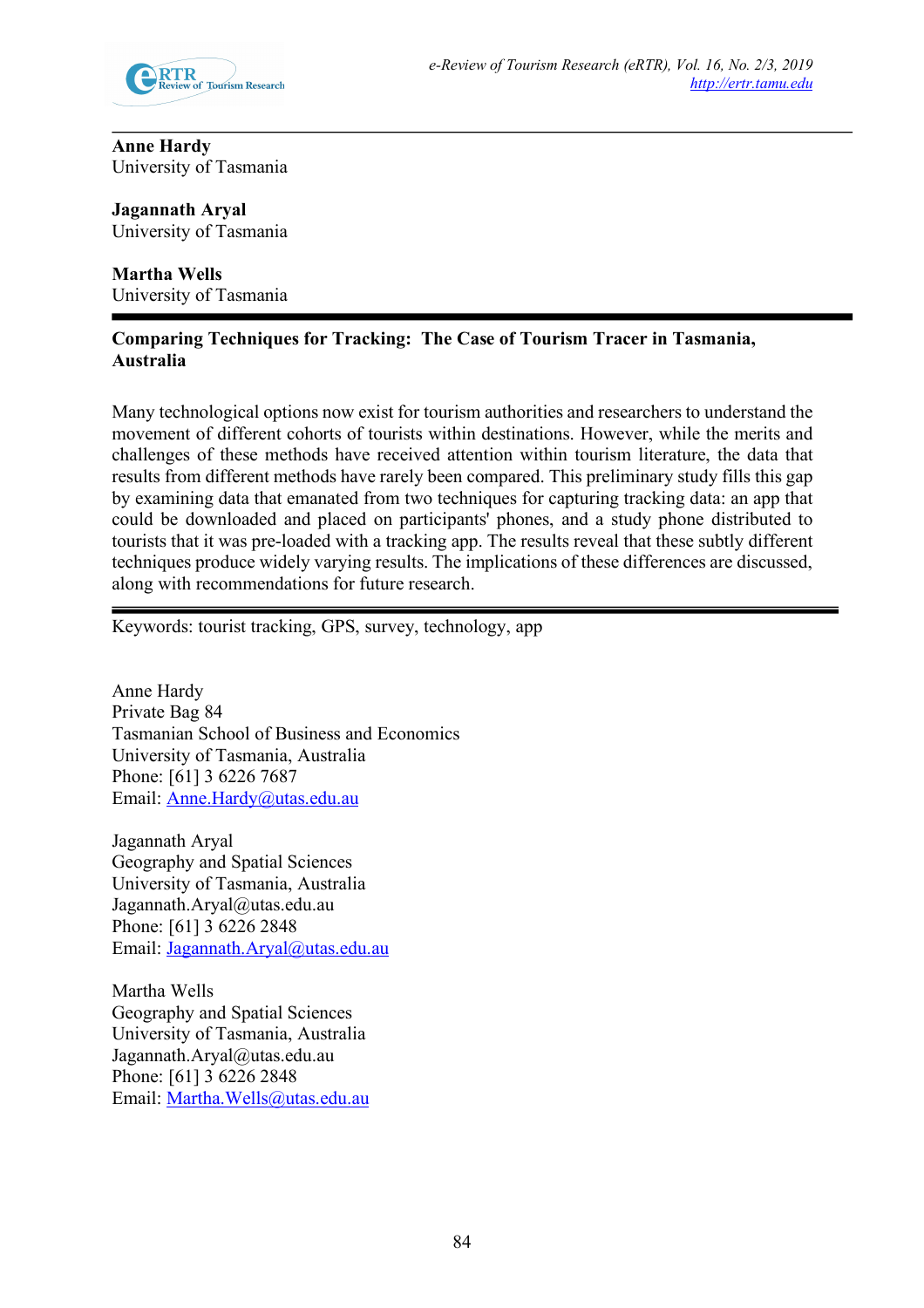

Anne Hardy is the Co-Director of the Tourism Research and Education Network (TRENd) at the University of Tasmania. Her research interests include tourist behaviour, sustainable tourism and the use of technological to understanding tourism dispersal.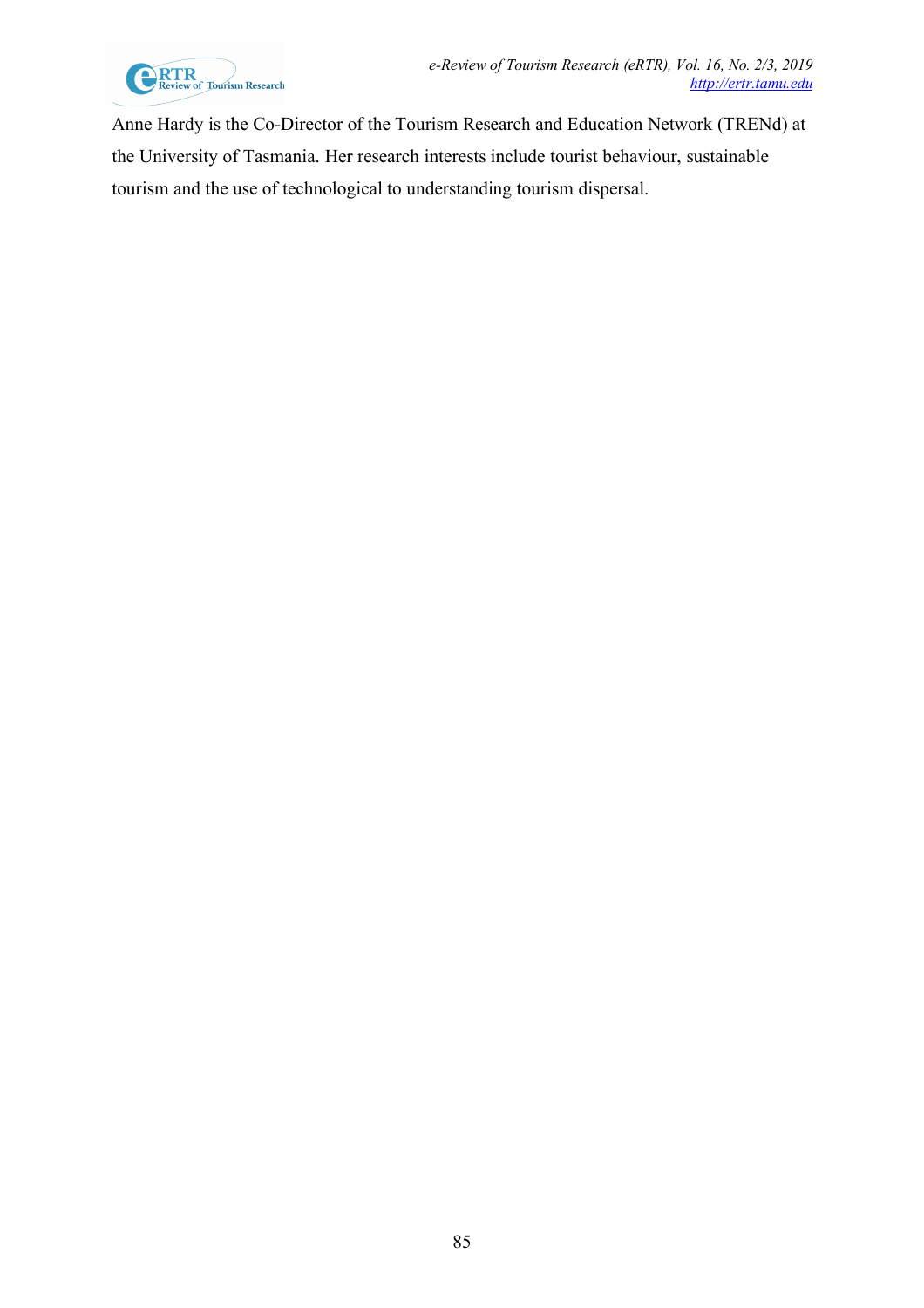

## **Introduction**

A variety of techniques now exist for tourism authorities and researchers to understand the movement of different cohorts of tourists within destinations. Options include wearable GPS (Global Positioning Systems) devices, smartphones enabled with GPS technology, integrated app-based technology, mobile phone data, big data, social media geotagging, Wi-Fi and Bluetooth beacons. A rapidly growing body of literature is emerging where the merits of these technologies are being explored. However, perhaps due to the rapid growth and sudden emergence of many of these options, scant literature exists which compares the performance of these methods and the data that emerges from their use. This paper represents a preliminary exploration into the quantity and quality of data that emerges from two techniques: tracking within a discrete region in Australia, via an app tourists can download onto their phones and via an app loaded onto a bespoke GPS-enabled study phone.

### **Literature Review**

Tourism tracking is one of the most rapidly changing areas of research as a result of unprecedented technological advances in the past 15 years. A variety of options now exist beyond the physical tracking that was once required to understand where tourists travelled. Hand held GPS trackers had reduced dramatically in size and the technology is now embedded in smart phones. In addition, smart phones themselves can track movement through telecommunications towers, enabling a new era of big data. And recently, WIFI and Bluetooth functionalities have facilitated tracking via modems and beacons which can log individuals' phones when they are in range. A variety of studies now exist which assess and analyse the functionality and accuracy of all these options. For example, while extremely accurate there has been criticism from some that GPS data places too greater emphasis on movement while ignoring other more subtle aspects of participants' travel behaviour (Gren 2001). It has also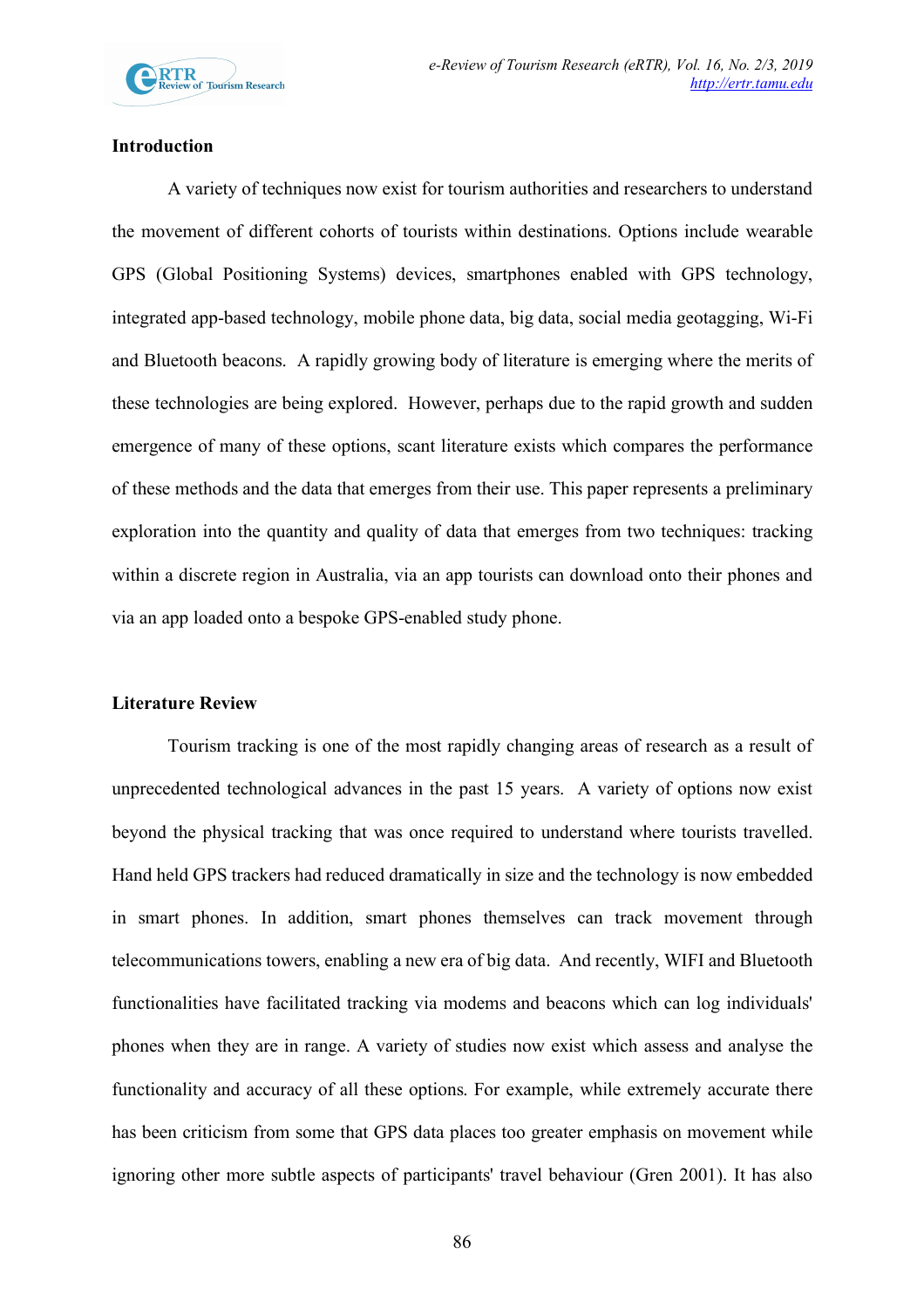been stated that handheld GPS trackers are invasive, lack battery life, and that participants change their behaviour when they become aware they are being tracked (Winters et al. 2008).

App-based tracking has also been critiqued. While unobtrusive and, when designed efficiently, able to function without draining battery life, the use of tracking without consent has raised concerns over privacy (Curry 1997; Shoval, 2007; Versichele et al. 2014). This issue came to the fore in early 2018 with the breaking of the Cambridge Analytica scandal. Similarly, the use of unique Internet Protocol (IP) addresses, which are attached to mobile phones, and can be 'farmed' when they connect to Bluetooth or Wi-Fi, have ben critiqued. While unobtrusive, cost-effective and extremely efficient at determining traffic flows between different locations, the technique is limited because it can only track individual phones as they move between locations with receivers, and the demographics of the owner remain largely unknown (Hardy et al. 2017).

However, while the functionality of the methods has been critiqued, what appears to be lacking is an exploration of data that emerges from these different methods. Exceptions include Shoval and Ahas (3016) and Shoval and Isaacson (2007) who compared different tracking technologies available for tracking tourist mobility and, in doing so, assessed the advantages and limitations of a wide variety of methods including satellite (GPS) tracking, land-based antenna-assisted tracking, and hybrid methods. However, while this research provided important insights into the accuracy of tracking performance, impact on the tourist experience and ethical issues related to the different techniques, it did not assess the implications for data analytics on a larger scale. The need for research that addressed that need provided the impetus for this study.

#### **Methodology**

The data for this research originated from the Tourism Tracer project in Tasmania,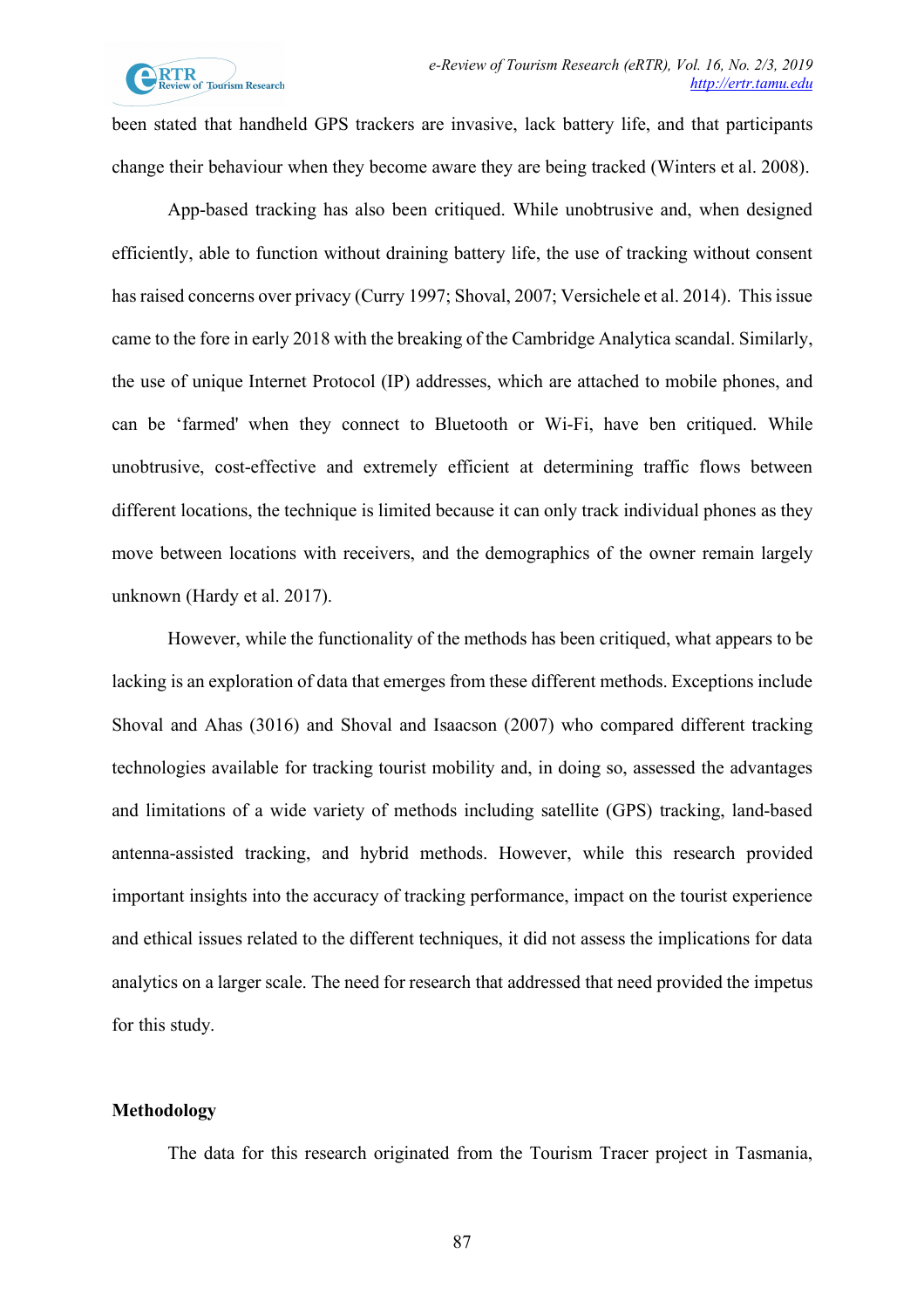

Australia. The project sought to understand the movements of free independent holiday tourists in the state, using integrated GPS/GNSS and survey data. A smart phone app was created that included Global Navigation Satellite Systems (GNSS) technology, along with an entry survey that collected information on the visitors' demographic profile, intended length of stay, primary trip purpose, and travel party composition. The app stored the GNSS and survey data and when in mobile phone range, sent it back to a central server where it was cleaned and processed. The app was designed to collect data on tourists' movement every 10 seconds, without draining the study phones' battery. This frequency of data collection was similar to previous research that demonstrated 15-second tracking intervals were adequate for studies related to visitor movement (Beeco and Hallo 2014). The apps location-based tracking functionality was similar to apps such as Trip Advisor and Google Maps. However, it differed in that it was a bespoke research app and the front end contained survey questions. With the exception of one study, the research team was unable to locate other instances where this method had been used. Further details on the methods used in this study are detailed in Hardy et al. (2018).

There were two major phases to this research. In 2017, the app was loaded onto a Samsung Galaxy S3 smart phone (hereafter referred to as the 'study phone'). As an incentive 3 Gigabytes of mobile data was included on each phone - our participants were able to tether the study phone to their own devices via the hotspot function. The data was provided by the Optus network- Australia's second largest mobile phone provider. Participants were asked to keep their study phones on for the duration of their travels in order for a continuous path of travel to be created. Tourists were recruited by trained field workers while waiting for their bags at the luggage carousels in Hobart and Launceston Airports (the two major airport terminals) or while on board the Spirit of Tasmania passenger ferry that arrives at the Tasmanian port town of Devonport. Over 478 tourists were tracked this way (referred to as 'study phone users'), resulting in the largest GNSS data set of its type in tourism research, temporally, numerically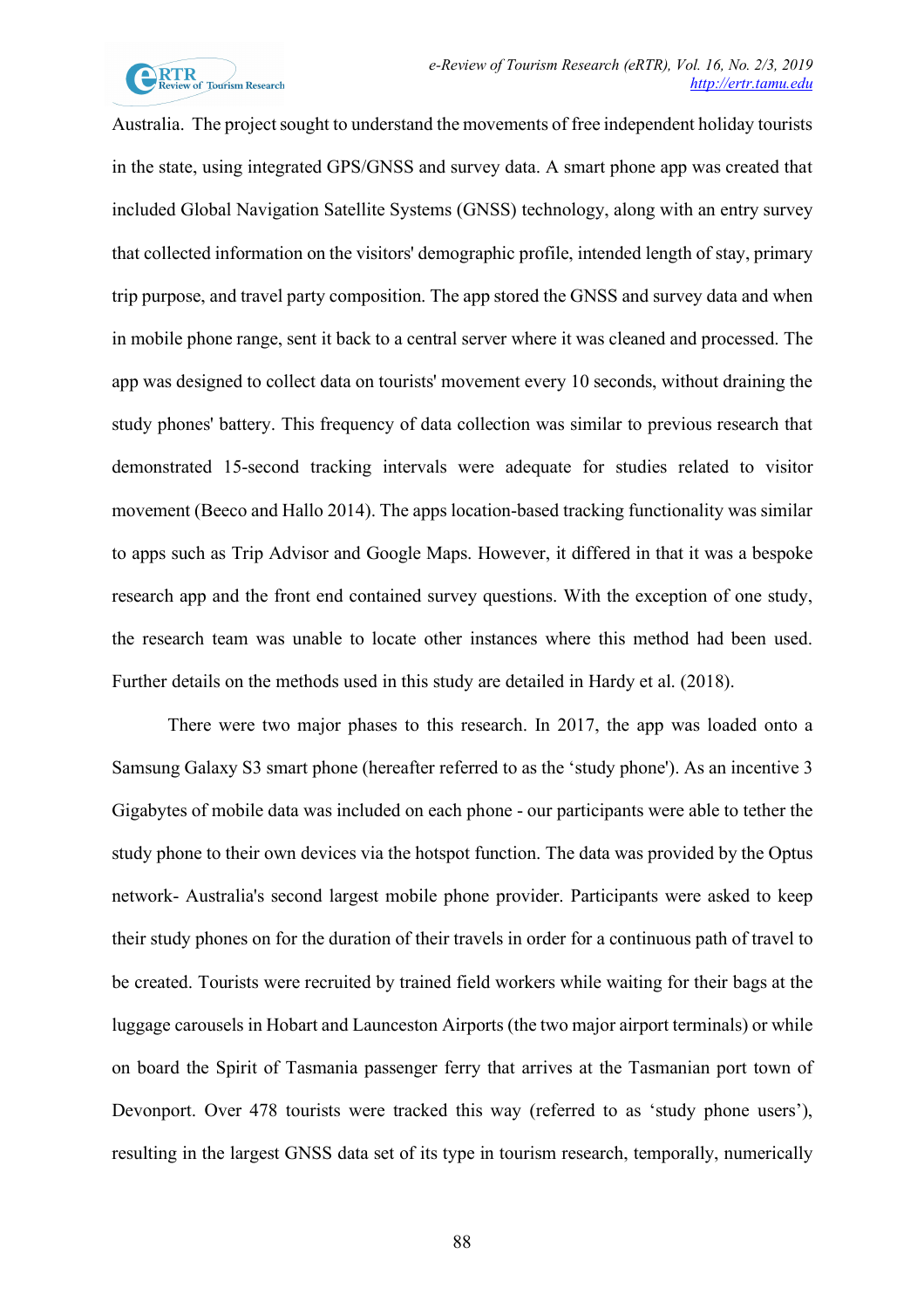

and spatially.

In late 2017 a new technique was trialed. A standalone app was developed, which was a purely research-focussed app, containing the survey, a daily path function that showed tourists where they had travelled on that and previous days, and GNSS functionality. As an incentive, participants were sent a map detailing their route through the island for the duration of their holiday. The app was made freely available on the Google Play and iTunes stores. The GPS coverage was dependant on the participants' mobile phone provider, thus introducing an element of variability into the accuracy of the GPS data being sent to the research server. Two hundred forty-four tourists were tracked using the stand-alone app methods (hereafter referred to as 'app users').

Rather than recruiting tourists with field workers, the app was simply advertised on a small advertising board, placed near the luggage carousels in Hobart and Launceston, and on an electronic billboard on board the Spirit of Tasmania. Surprisingly, recruitment of the app during 2018 has been highly successful; on most days up to six tourists downloaded it onto their phones each day.

### **Comparing techniques**

Overall, the average characteristics of both the app and study phone users were fairly similar – study phone users' average age was 45.44 and app users was 47.32 years. This slight difference in the distribution of ages was most probably a result of field workers ensuring a broader selection of respondents were recruited to use the study phones.

We found that the study phone was slightly more popular amongst Australians than the app; 78,84% of study phone users were from Australia, compared with 72.37% of app users. However, app users and study phone users were equally likely to be first-time visitors to Tasmania, rather than repeat visitors (46% and 45% respectively). For both methods, females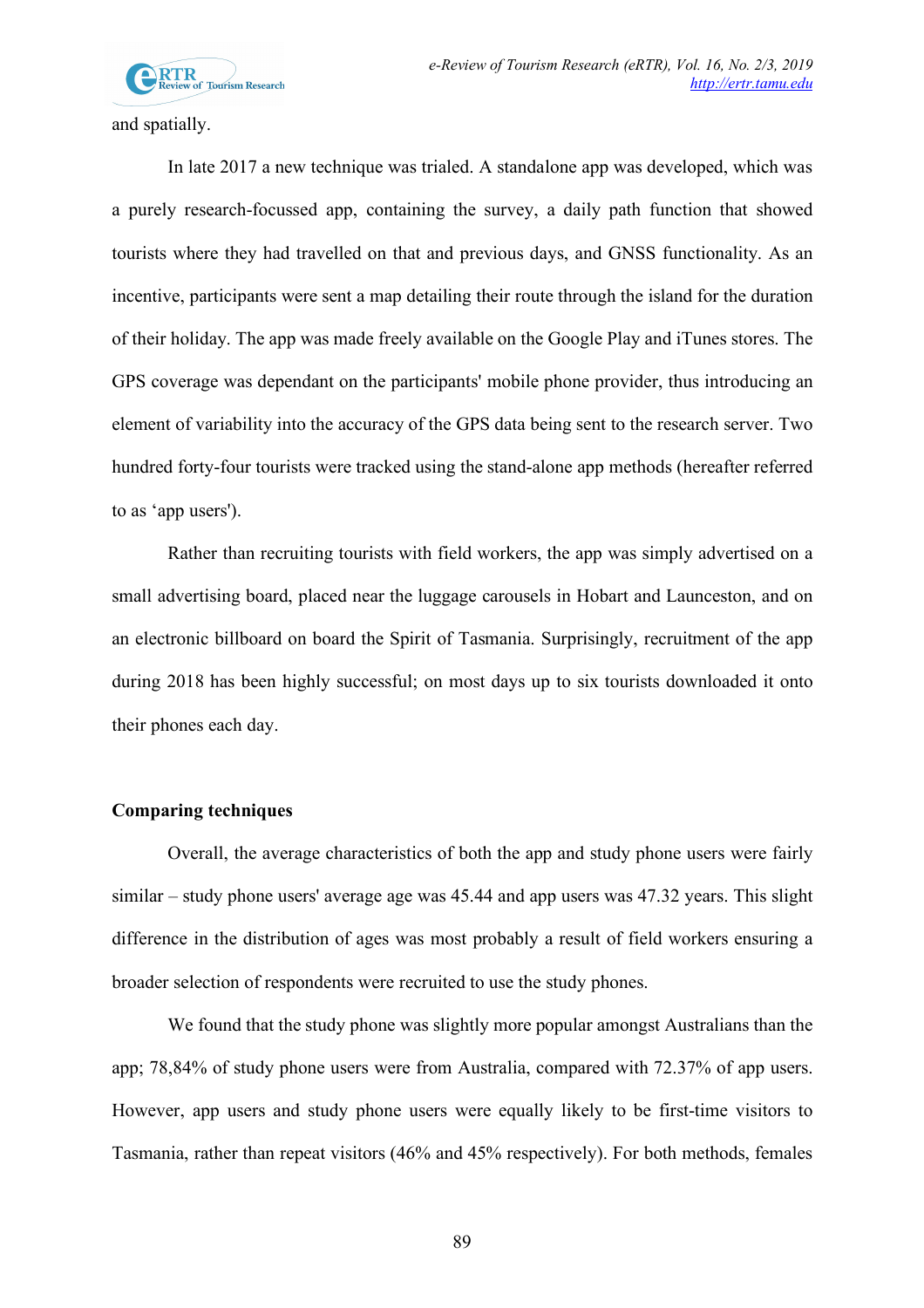were more likely to participate - 56% of app users were female, compared with 60% of study phone users.

Regarding engagement with the app, we found that app users tended to be less vigilant in completing the survey. While 86.6% of study phone users completed the entry survey, only 62.3% of app users completed their entry survey. This was most likely due to the fact that phone users were recruited in person and were encouraged by the recruiter to complete the survey before departing the airport arrivals hall.

However, while the app appeared to be less effective in terms of ensuring engagement with the survey, the analysis revealed marked differences in the GNSS data quality. To test the performance, cleaning was performed in R then ArcMap. The R-language environment was used for data cleaning as it allowed an automated script to be designed that could be re-used in future research. The automated processes included merging the data of individual UUIDs, creating datasets at multiple time-interval resolutions, removing points, and calculating new variables. For example, points were removed if they were more than 5 kilometers outside Tasmania, moving too quickly, inaccurate, or if they belonged to a universal unique identifier (uuid) with too few points overall. Following this, the data were then manually checked in ArcMap. This approach maximised the interaction between numeric data and the corresponding graphical visualisation; clusters or gaps that should not have existed were removed during this stage. Further manual checks were then performed in ArcMap to ascertain the spatially explicit accuracy of the mapping exercise.

During cleaning, a much higher number of app users were removed than study phone users- these were participants who downloaded the app but did not record a track of their travels, most likely because they did not enable tracking. Once cleaning was completed, our sample size of tourists who visited the west coast included 96 study phone users and 34 app users.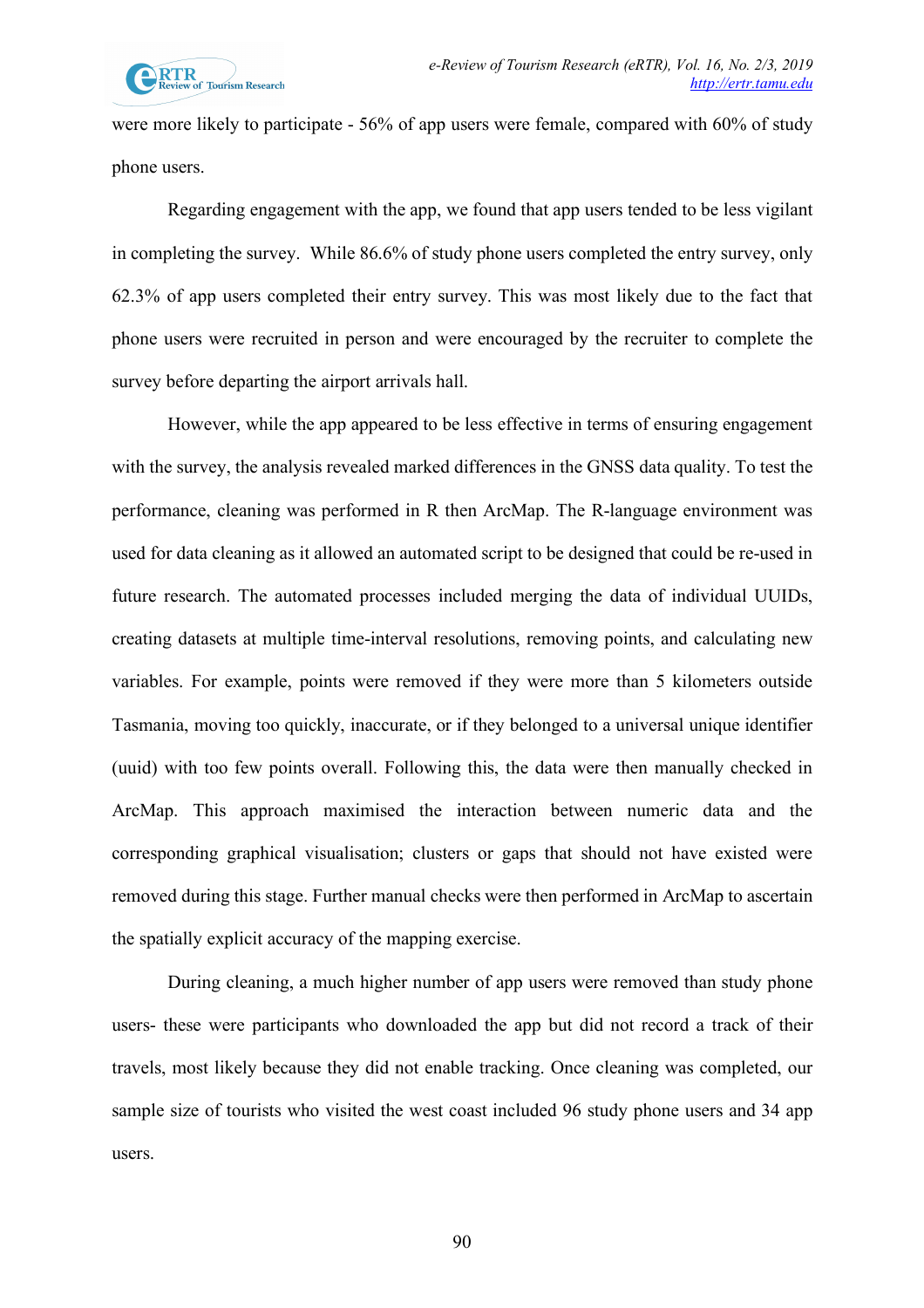

|                    | $%$ of each |           |           |
|--------------------|-------------|-----------|-----------|
|                    |             | type kept | % of each |
|                    | % Before    | after     | type      |
| $%$ of total       | cleaning    | cleaning  | removed   |
| <b>Study Phone</b> |             |           |           |
| users              | 66.2        | 97.9      | 2.1       |
| App users          | 33.8        | 68.9      | 31.1      |
| Total              | 100.0       | 88.1      | 11.9      |

#### **Table 2: Percentages of Study Phone and App Users Before and After Cleaning**

The research team selected a region on the west coast of Tasmania. This region is very remote, covering 9,574 km2 (a similar size to Cyprus) and with only a small population of approximately 4150 (West Coast Council, 2018). Mobile phone coverage is, in places, quite sparse. Yet, the rugged and remote beauty of the region acts as an important drawcard for tourists. These two conditions meant that the region provided a suitable study area where the performance of both the app and study phone could be assessed.

The first step was to access data on the demographics and numbers of tourists using the five roads into the West Coast. Due to the fact that many tourists did not have their phones on and were thus not recording their GNSS route, not all uuids provided information on which roads they took. Assumptions in some cases could have been made based on the town participants were in before entering the West Coast, and the first town they stopped at after, but to avoid inaccurate assumptions, only tourists with points collected on one of the five entry roads were included. In total 102 of the tourists had recorded points for the road including 72 phone users and 30 app users. Six users did record their route in but did not undertake the Tourism Tracer survey so were excluded from the sample, leaving 96 tourists.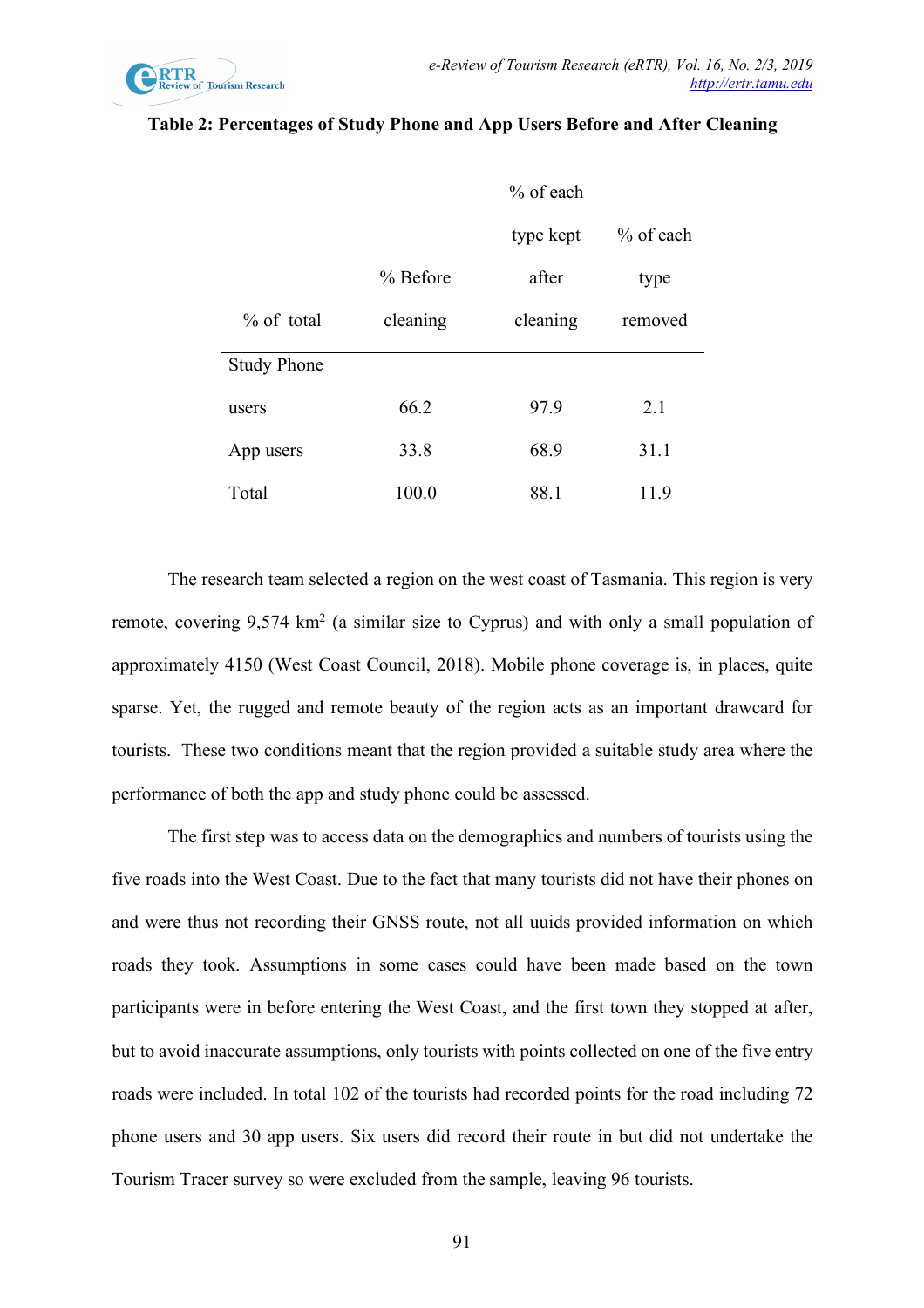

When calculating the length of time tourists spent in the West Coast region, the analysis was complicated by a lack of uuids recording a constantly recorded path and consequently missing the precise time of entry and exit from the region. Despite this, the length of stay was found by subtracting the minimum date and time value recorded in the area from the maximum. Following this, each user's individual track was examined to assess the accuracy of its length of stay calculation and the quality of each user's maps. It was found that most of the users with poor quality tracks had used the study phones rather than the app. The study phones seemed to have inconsistent patterns of recording, for reasons which are unknown.

Consequently, the length of stay calculation varied widely between phone and app users. For the app users, the average length of stay in the region was just over two days. When the poor data of the study phone users was included, it lowered the total average time spent in the region by around half a day.

When assessing the number of towns visited by each tourist, our analysis also revealed a difference between the study phone and app users. The study phone users' average number of stops was lower with 51% recorded visiting one or no towns - this was probably due to the lower quality data collection. The results also revealed that 14% of people who visited 3 or 4 towns tended to be older and that Australian tourists were more likely to visit three or four towns than foreign tourists. Tourists that had previously visited Tasmania were also more likely than first-time visitors to stop in three or four towns.

Conversely, amongst app users, only 27% visited one or no towns, while 41% visited three or four. The demographic characteristics of the different travel styles were also reversed from the study phone users: the people who visited three or four towns were younger than the people who visited one or no towns, they were also more likely to be from overseas and to be first-time visitors to Tasmania.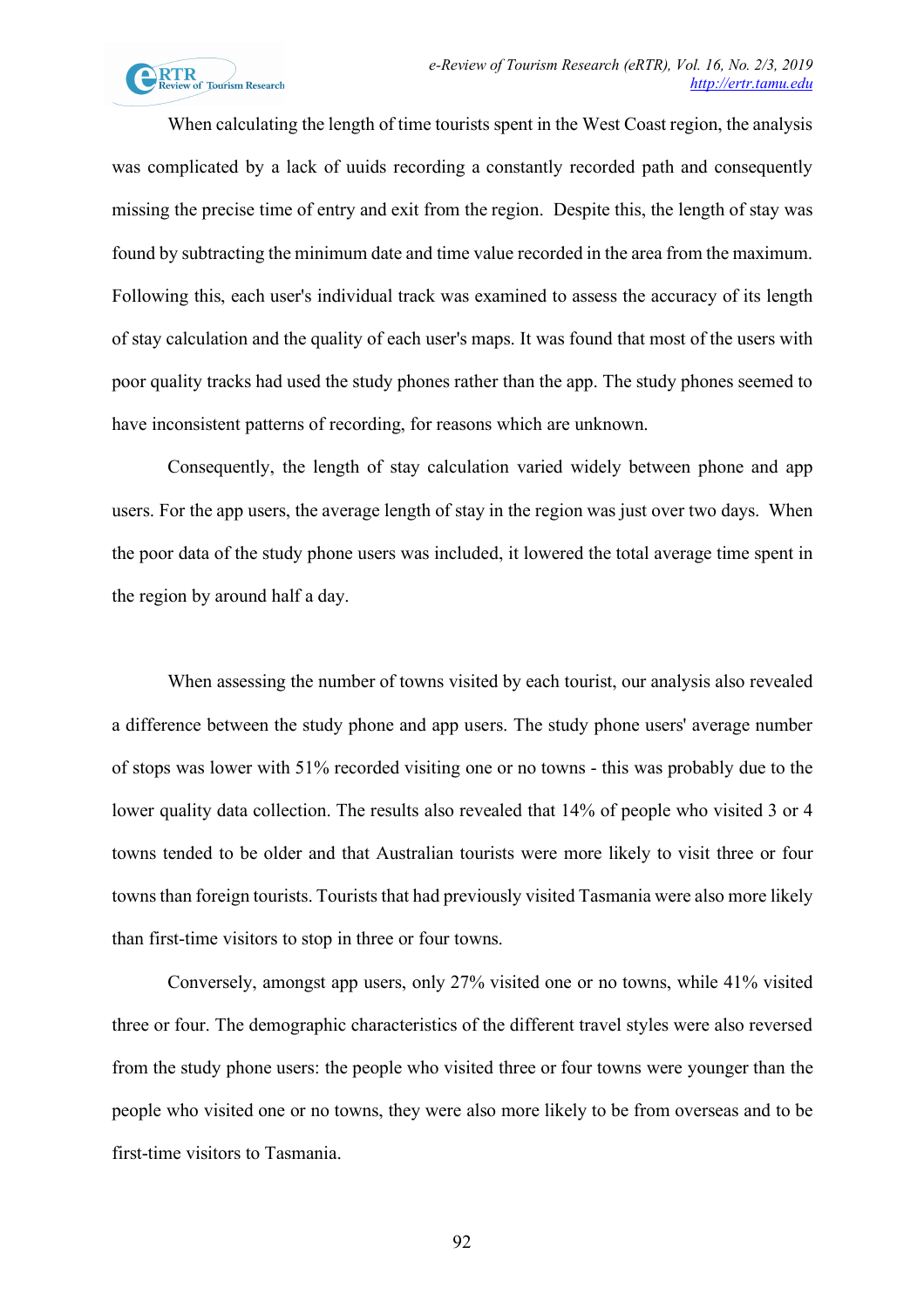

### **Conclusions**

This preliminary study has demonstrated that different methods of tourist tracking have very different outcomes. It has significant implications for tourism researchers as it suggests that different methodological techniques can reduce widely different results. Two methods were used in this study - a standalone app that could be downloaded onto participants' phones and a study phone that had an app placed on it. The results revealed that engagement with the two methods differed widely; study phone users who were recruited by field workers had a far higher engagement in terms of survey completion. Conversely, the standalone app which required self-recruitment produced high numbers of users who downloaded the app but did not activate the tracking function, or complete the survey.

The study also demonstrated that the standalone app produced far more consistent traces of tourists' travel. This could have been due to the age of the study phones or the service provider being sub optimal in the case study region. Most importantly, the two methods produced vastly conflicting results. Given the small sample size and discrete geographical location of the closed study area, further research is now needed to determine the likelihood of divergences in results such as this occurring in the future. Further research is also needed to determine whether the differences in data were due to the type of interaction that users have with a personal phone compared with a phone that was lent to them, or the sample of users.

#### **References**

- Beeco, J.A, & Hallo, J.C. (2014). GPS Tracking of Visitor Use: Factors Influencing Visitor Spatial Behavior on a Complex Trail System. *Journal of Park and Recreation Administration* 32(2), 43-61
- Curry, M.R. (1997). The digital individual and the private realm. *Annals of the Association of American Geographer*, 87, 681- 699
- Gren, M. (2001). Time geography matters. In J. May and N. Thrift (Eds.), *Timespace: Geographies of Temporality*. London and New York, Routledge,